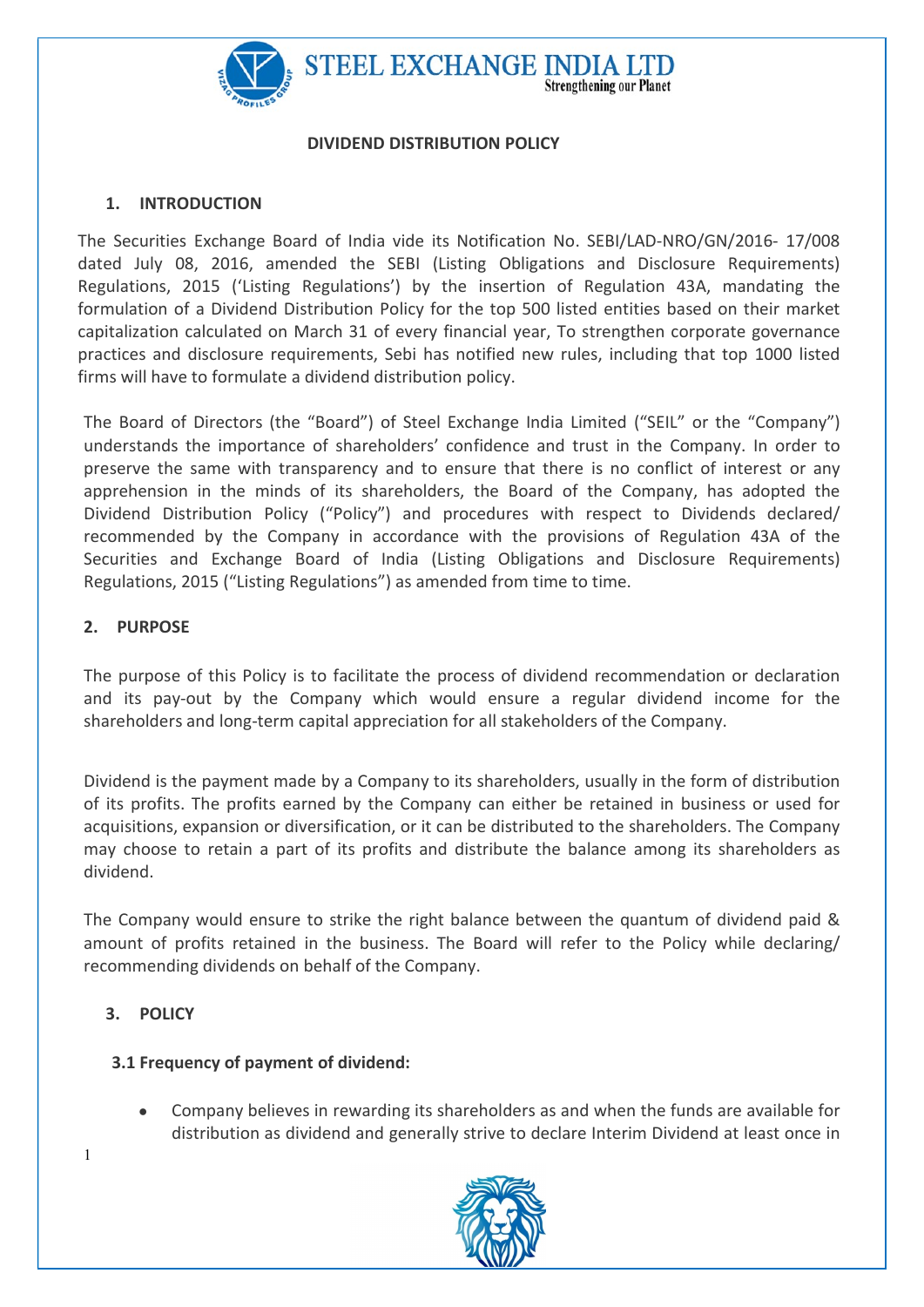

a year and to recommend Final Dividend to the Members at the Annual General Meeting of the Company.

• If the frequency of Interim Dividend is more than once, Castrol may not recommend Final Dividend for that year.

## 3.2 Internal and External Factors that shall be considered for Declaration of Dividend

### External Factors:

- i. Macro-economic conditions.
- ii. Growth outlook.
- iii. Statutory/Regulatory Restrictions.
- iv. Practices adopted by Industry and Peer Group Companies.
- v. Covenants with Lenders/Bond holders.

### Internal Factors:

Apart from the various external factors aforementioned, the Board will take into account various internal factors while declaring Dividend, which inter alia will include:

- i. Profits earned during the year;
- ii. Present & future Capital requirements of the existing businesses -;
- iii. Business Acquisitions, Expansion/ Modernization of existing businesses availability of external finance and relative cost of external funds;
- iv. Additional investments in subsidiaries/associates/joint ventures of the Company;
- v. Restrictions in loan agreement.
- vi. Any other factor as deemed fit by the Board.

### 3.3 Circumstances under which the Shareholders may or may not expect Dividend.

The decision regarding dividend payout seeks to balance the dual objectives of appropriately rewarding shareholders through dividends and retaining profits in order to fund the investment activities.

The Equity Shareholders of the Company may expect dividend only if the Company is having surplus funds and after taking into consideration relevant internal and external factors (enumerated in para 3.2 of this policy) for declaration of dividend.

The shareholders of the Company may not expect dividend in the following circumstances, subject to discretion of the Board of Directors:

- i. In the event of loss or inadequacy of profit;
- ii. Adverse market conditions or regulatory constraints;



 $\mathfrak{D}$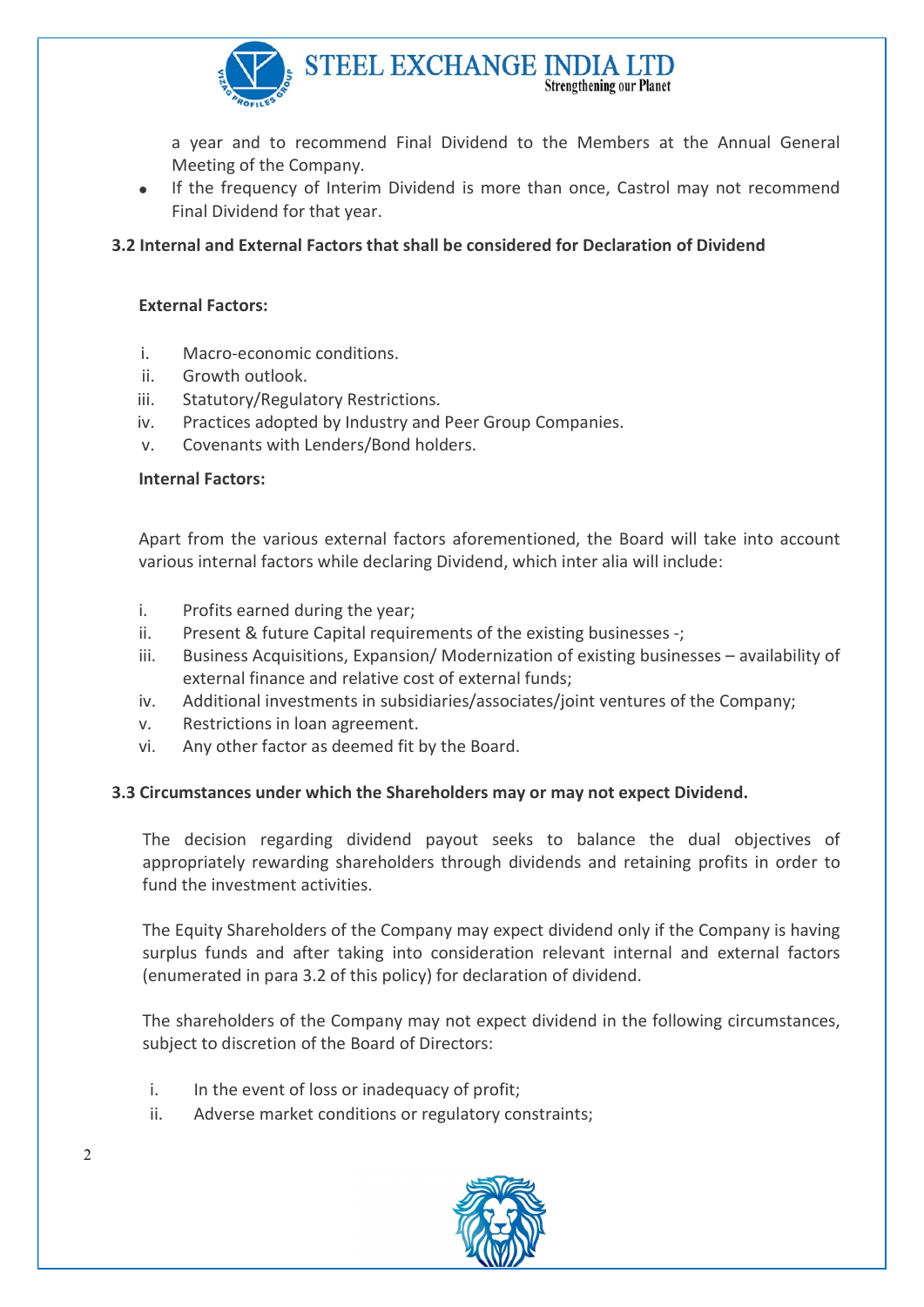

- iii. Proposal for buy-back of securities;
- iv. The availability of opportunities for reinvestments of surplus funds;
- v. Any other corporate action resulting in cash outflow

# 3.4 Financial Parameters that shall be considered while declaring dividend

The amounts paid as dividends in the past will not be necessarily indicative of the dividend amounts, if any, that may be payable in future. The form, frequency and amount of future dividends shall be at the discretion of our Board and subject to the approval of our shareholders and will depend on various factors including but not limited to:

- Revenues
- Cash flows
- Financial condition (including capital position)
- Capital requirements
- Profit earned during the financial year
- Liquidity
- Future expansion plans
- Retained earnings v/s expected return from the business
- Adequate cash utilization opportunities.

## 3.5 Policy as to how the retained earnings will be utilized:

- The Company would like to retain the balances in Reserves and Surplus to give the required strength to the balance sheet for exploring leverage options for supporting growth.
- The Company would be very cautious in declaring divided out of past profits and reserves.

## 3.6 Transfer of Profits to Reserves

The Company will not transfer any amount to reserves unless otherwise statutory.

### 3.7 Parameters that shall be adopted with regard to various Classes of Shares

### i. Dividend on Preference Shares:

Preference Shareholders shall be entitled and paid dividend at the fixed rate as per the terms of issue and shall stand in priority to equity shareholders for payment of dividend. In case of the Cumulative Preference Shares, if the Company is not having distributable profits for any certain financial year or the Company is not able to pay the dividend, then